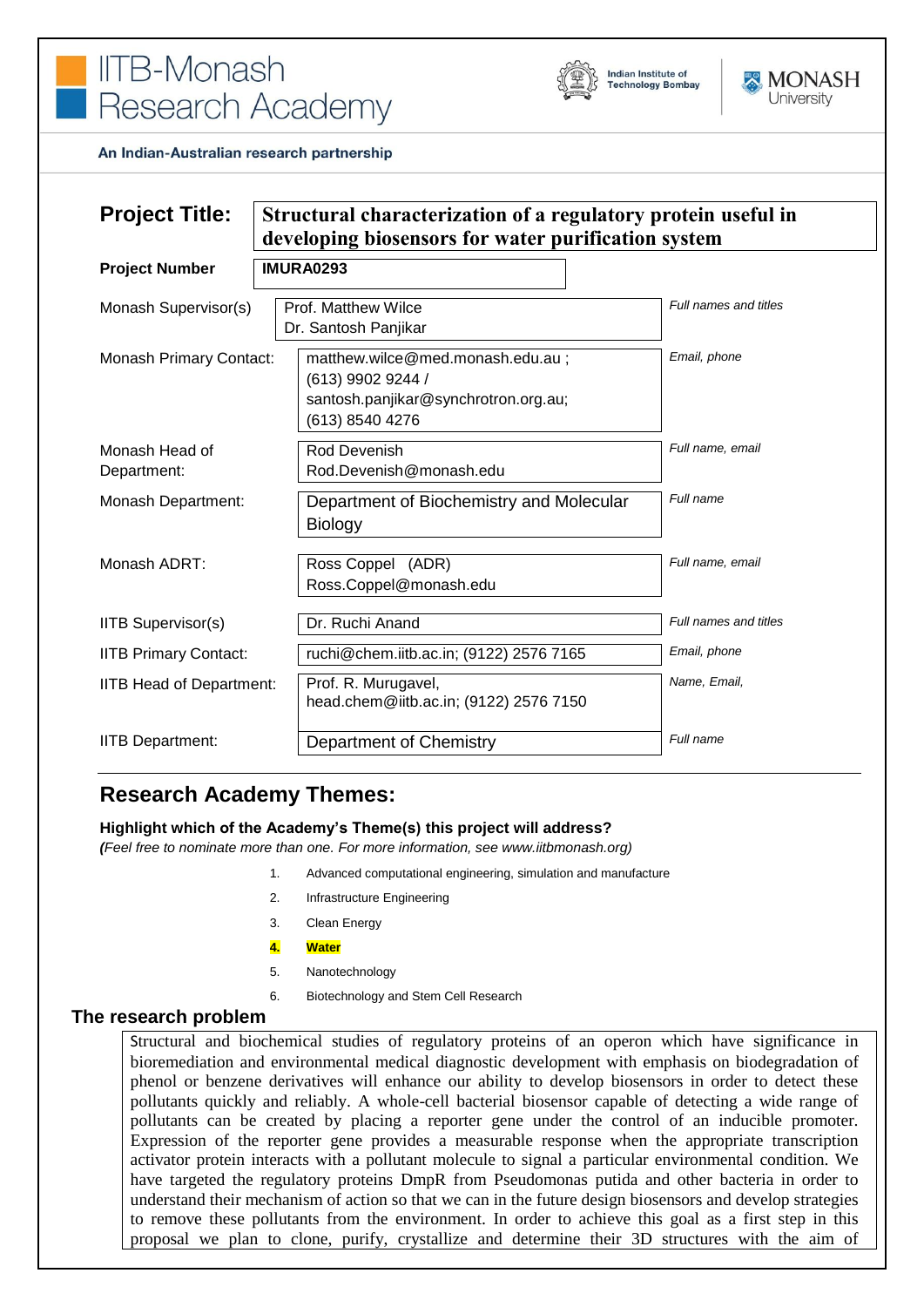deciphering their functions. Subsequently we plan to develop high sensitivity bioassays and also engineer the protein of interest in order to design an enzyme-effector system, which can detect a host of pollutants efficiently and can be then implemented as a future diagnostic device.

### **Project aims**

In this proposal our interest is two-fold and lies in understanding (1) the mode of binding of the aromatic alcohols (sensor molecule) and (2) in the downstream conformational change mediated by the binding of the sensor. Answering of both these queries is central in developing an efficient biosensor. Thus, the aim of the proposal is to; firstly, focus our initial effort on the N-terminal effector domain. This domain in the above class of proteins binds to aromatic alcohols. Although a body of work is available describing the various effects and the location of the individual domains, no structural information is available. Hence, as a first step we will concentrate are efforts on determining the structure of the effector domain. This will help in developing a thorough understanding of the active site and domain architecture of the effector domain. The structure will also provide insight into the specifics of individual residues involved in alcohol detection and from the structure we can develop strategies for engineering of the active site so that this domain can identify a broader range of aromatic alcohols. Secondly, we would also like to pursue the structure of the effector and ATPase domain in consort. This structure will be extremely valuable in understanding the conformation and the domain organization of both the effector domain and the ATPase domain with respect to each other. The structure of the apo form (no aromatic alcohol bound form) versus the structure with aromatic alcohol bound will help in mapping the conformational changes that occur upon ligand binding. This will help in further deciphering the mechanism of regulation of this class of effectorbased sensor systems.

X-Ray crystallographic structure determination of the DmpR protein of *Pseudomas putida* provides a unique chance for the engineering of chemical sensing domain in order to respond large number of toxic aromatic compounds. In this context, DmpR from *Pseudomas putida* have been targeted for crystallization and structure determination.

The objectives are (i) cloning of these genes into several expression vectors to express the complete proteins and/or individual domains in soluble form, (ii) purification and characterization of these proteins/domains, (iii) crystallization, (iv) developing sensitive high-throughput biochemical assays to use effector molecules for screening, (v) diffraction data collection and phasing, (vi) model building and refinement and (vii) analysis of the structure. While the short-term goal is to determine the structure to understand the function, the long-term goal is to study interaction between regulatory proteins and effector molecules through high throughput screening thus leading to the development of biosensors.

#### **Expected outcomes**

In the short-term perspectives this project will be helping detailed understanding of the DmpR transcription factors. In addition this proposal aims to initiate the basic conceptualization behind development of a biosensor device for aromatic pollutants, which not only provide direct information that will result in changes in standards. In the long term perspective exploitation of the results developed through the project may result in changes in the way pollutants are analyzed, measured and controlled. The aim is to disseminate research information and results as early, fully and frequently as possible through a wide range of publications, mainly in high quality international scientific journals. The results from the project will be communicated by presenting results in international conferences within the field. The technology developed in this project will in the future be utilized by appropriate collaboration with the relevant expert team for creation of a medical diagnostic device.

# **How will the project address the Goals of the above Themes?**

The number of toxic pollutants being discharged from industries has resulted in serious concern by pollution control authorities. There has been a significant increase in regulations that hold industrial entities accountable for the chemical pollution that results from their manufacturing activities. In order to comply with environmentally sensitive regulations, businesses must be able to identify contamination and monitor its remediation processes. The cost and technical complexity of chromatographic methods currently in use may act to limit characterization of contaminated sites. One way to lower the cost of detection is to use biosensors derived from genetic systems of bacteria that have evolved to use organic contaminants as growth media. The most basic whole cell bacterial biosensors can be created by placing a reporter gene under control of an inducible promoter. Expression of the reporter gene provides a measurable signal when the appropriate transcription activator protein interacts with an effector chemical. Operons encoding genes required for metabolism of phenol, toluene, benzene, and xylene. Transcription directed by these promoters occurs when the system's regulatory protein detects the presence of the substrate for the catabolic enzymes.